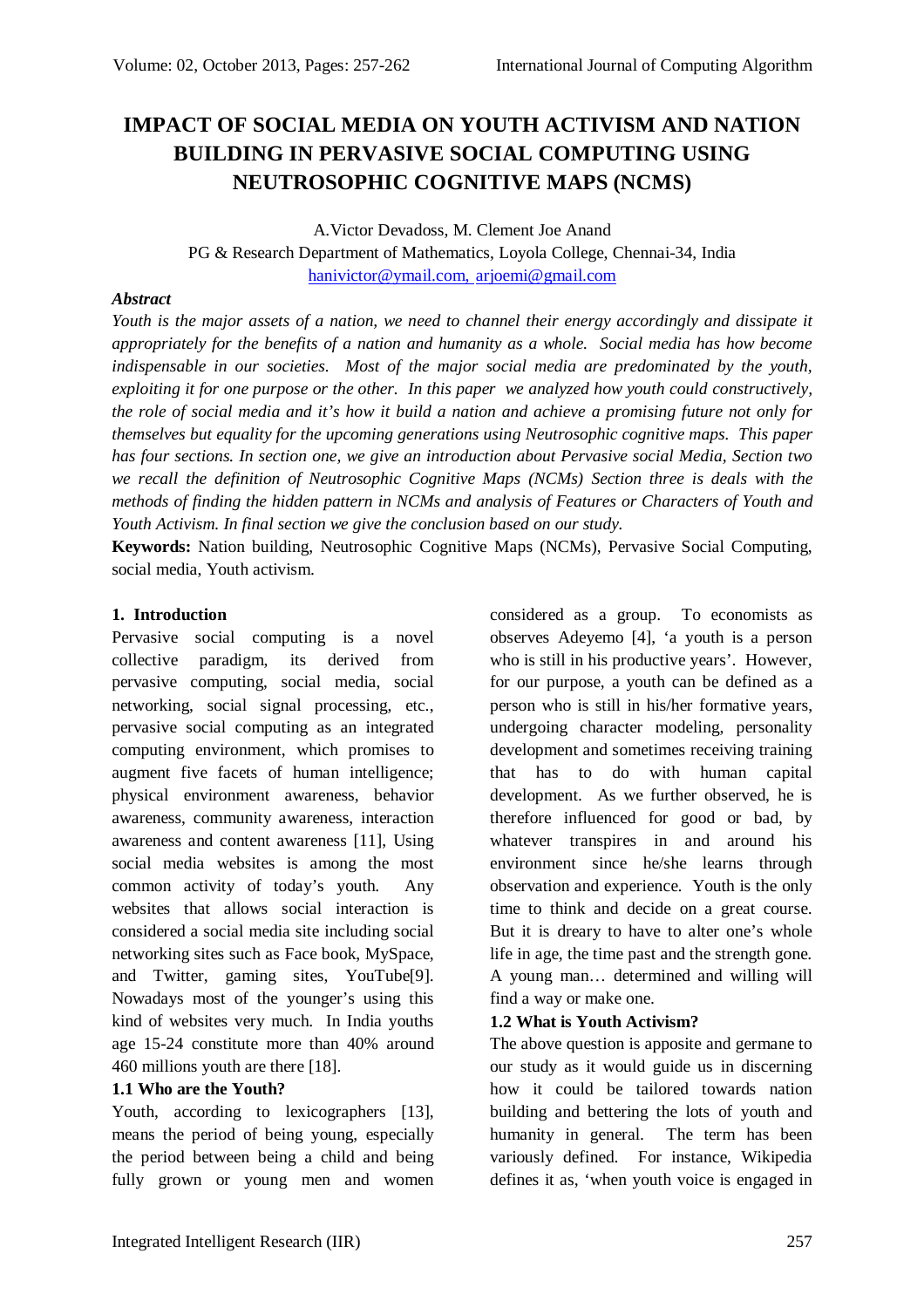community organizing for social change'; this definition is particularly relevant to the present discussion. Youth activism therefore takes place according to the given definition, when young people are involved in planning researching, teaching, evaluating, decisionmaking, social working, advocating and leading actions on environmental issues, social justice, human rights campaign, supporting or opposing issues like abortion, anti-racism, anti homophobia, anti-homosexual, war or ethnic cleansing, etc, all with particular reference to bringing about a social change. Students, it has been observed by many researchers to be at the forefront of youth activism especially through student unionism. Youth activism is considered by many people to be negative, counter-productive and therefore conjure an odious impression. In this study however, the focus is on how to make the best out of their activism.

# **1.3 What is Social Media?**

Social media are said to be a general name for websites that permit users to share content, media, photographs etc. The common ones are the famous networking sites like MySpace, Friendster, Face book, YouTube, Flicker, Photo bucket, etc. They are therefore described as media for social interactions which employs highly accessible and large communication apparatus. It is a web based and mobile technology which allows communication to become active and interactive dialogue. According to Kaplan et al, it is a group of Internet-based applications that builds on the ideological and technological foundations of Web 2.0 which as he says, allow the creation and exchange of user-generated content[6\*]. Some of the advantages of social media or the characteristics that make it distinct from other media-traditional/industrial electronic and print are:

1. They are easily accessible and relatively cheaper even sometimes free.

2. It allows everyone, including individuals to publish and access information unlike the industrial media for which vital resources are required for publishing information.

3. It is a decentralized media with minimum hierarchy which is distinguished by multiple points of production and uses.

4. It requires less specialized skill and technical training, once access is gained into it, it could be operated or used by anybody with less difficulty.

5. It guarantees prompt and immediate response. However, since a good number of traditional/industrial media have begun to use similar facilities, this may not continue to be a distinctive feature of social media for a long time.

6. Social media unlike industrial/traditional one is ductile and malleable. Errors in information could be corrected with immediate effect by way of comments and editing.

# **1.4 Nation Building**

Nation-building could be described as the process or the procedure of putting in place all it requires for a state or rather a nation state to stand on its own as independent autonomous state. Such process includes training and retraining or at best human capital development aimed at harnessing or exploiting the available resources in the country. In most cases, the training is majorly focused on areas of critical needs of a nation at a particular time. For instance, a nation that has just been independent may focus on administrative, professional, defense, and economic training among others. In a nutshell, nation-building means conscious, deliberated and concerted efforts made by people to address the fundamental needs or issues of their nationhood. Youths should be trained to respect the law of their land and be law abiding. They should take cognizance of what Archridamus, the King of ancient Sparta says while exhorting his subjects; 'We are wise because we are not so highly educated as to look down upon our laws and customs. Observes Emile Durkein(the French Sociologist): *"A nation can be maintained only if, between the state and the individual, there is intercalated a whole series of*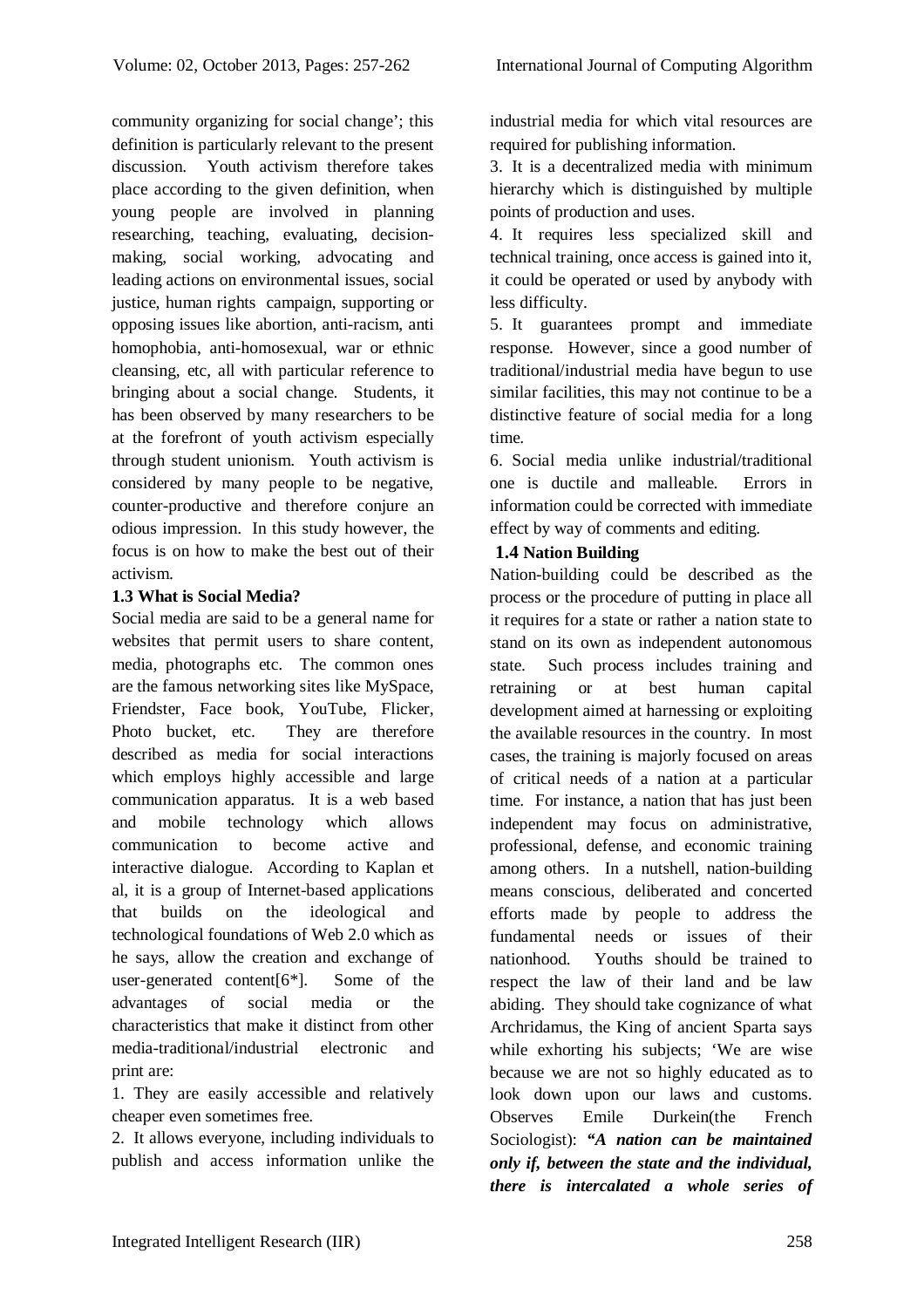*secondary groups near enough to the individual to attract them strongly in their sphere of actions and drag them in this way, into the general torrent of social life"*. Youth activism could therefore, be tailored towards nation building based on the observation made by Durkein.

## **2. Basic Notation and Definitions**

Fuzzy Cognitive Maps (FCMs) are more applicable when the data in the first place is an unsupervised one. The FCMs work on the opinion of experts. FCMs model the world as a collection of classes and causal relations between classes.

# **2.1 Definition**

A NCMs is a directed graph with concepts like policies, events etc, as nodes and causalities as edges. It represents causal relationship between concepts.

## **2.2 Definition**

When the nodes of the NCM are fuzzy sets then they are called as fuzzy nodes.

## **2.3 Definition**

NCMs with edge weights or causalities from the set *{-1, 0, 1, I}* are called simple NCMs.

# **2.4 Definition**

Let  $C_i$  and  $C_j$  denote the two nodes of the NCM. The directed edge from  $C_i$  to  $C_j$ denotes the causality of  $C_i$  on  $C_j$  called connections. Every edge in the NCM is weighted with a number in the set *{-1, 0, 1, I}.* Let *eij* be the weight of the directed edge *C*<sub>*i*</sub>C<sub>*j*</sub>, *e*<sub>*ij*</sub>  $\in$  *{-1, 0, 1, 1}. e*<sub>*ij*</sub> = *0* if *C*<sup>*i*</sup> does not have any effect on  $C_j$ ,  $e_{ij} = 1$  if increase (or decrease) in *C<sup>i</sup>* causes increase (or decreases) in  $C_j$ ,  $e_{ij} = -1$  if increase (or decrease) in  $C_i$ causes decrease (or increase) in *C<sup>j</sup>*  $e_{ij} = I$ if the relation or effect of  $C_i$  on  $C_j$  is an indeterminate.

## **2.5 Definition**

Let  $C_1$ ,  $C_2$ ,  $C_n$  be nodes of a NCM. Let the neutrosophic matrix *N(E)* be defined as  $N(E)=(e_{ij})$  where  $e_{ij}$  is the weight of the directed edge  $C_iC_j$ , where  $e_{ij} \in \{-1, 0, 1, 1\}$ . *N(E)* is called the neutrosophic adjacency matrix of the NCM.

#### **2.6 Definition**

Let  $C_1$ ,  $C_2$ ,  $C_n$  be the nodes of an NCM.  $A=$ *(a<sub>1</sub>, a*<sub>2</sub>*,…, a<sub>n</sub></sub>)* where *a<sub>i</sub>*  $∈$  *{0, 1, I}*. *A* is called the instantaneous state neutrosophic vector and it denotes the ON-OFF-INDETERMINATE state position of the node at an instant.

 $a_i = 0$  if  $a_i$  is OFF (no effect)

 $a_i = 1$  if  $a_i$  is ON (has effect)

 $a_i = I$  if  $a_i$  is INDETERMINATE (effect cannot be determined) for  $i = 1, 2, \dots, n$ .

#### **2.7 Definition**

Let  $C_1$ ,  $C_2$ ,  $C_n$  be the nodes of and FCM. Let  $C_1 C_2, C_2 C_3, C_3 C_4, ..., C_i C_j$  $\begin{array}{ccc}\nC_1, & C_2, & \ldots, & C_n & \text{bc the root} \\
\hline\n\end{array}$ be the edges of the NCM. Then the edges form a directed cycle. An NCM is said to be cyclic if it possesses a directed cyclic. An NCM is said to be acyclic if it does not possess any directed cycle.

## **2.8 Definition**

An NCM with cycles is said to have a feedback.

#### **2.9 Definition**

When there is a feedback in an NCM, i.e, when the causal relations flow through a cycle in a revolutionary manner the NCM is called a dynamical system.

## **2.10 Definition**

Let  $C_1 C_2, C_2 C_3, C_3 C_4, ..., C_{n-1} C_n$  $\longrightarrow$   $\longrightarrow$   $\longrightarrow$   $\longrightarrow$   $\longrightarrow$ be a cycle. When  $C_i$  is switched on and if the causality flows through the edges of a cycle and if it again causes  $C_i$ , we say that the dynamical system goes round and round. This is true for any node  $C_i$  for  $i = 1, 2, \ldots, n$ . The equilibrium state for this dynamical system is called the hidden pattern.

## **2.11 Definition**

If the equilibrium state of a dynamical system is a unique state vector, then it is called a fixed point. Consider a NCM with  $C_1$ ,  $C_2$ ,...,  $C_n$  as nodes. For example let us start the dynamical system by switching on  $C<sub>1</sub>$ . Let us assume that the NCM settles down with  $C_I$  and  $C_n$  on i.e., the state vector remain as *(1, 0, 0,…, 1)* this neutrosophic stage vector *(1, 0, …, 0, 1)* is called fixed point.

#### **2.12 Definition**

If the NCM settles down with a neutrosophic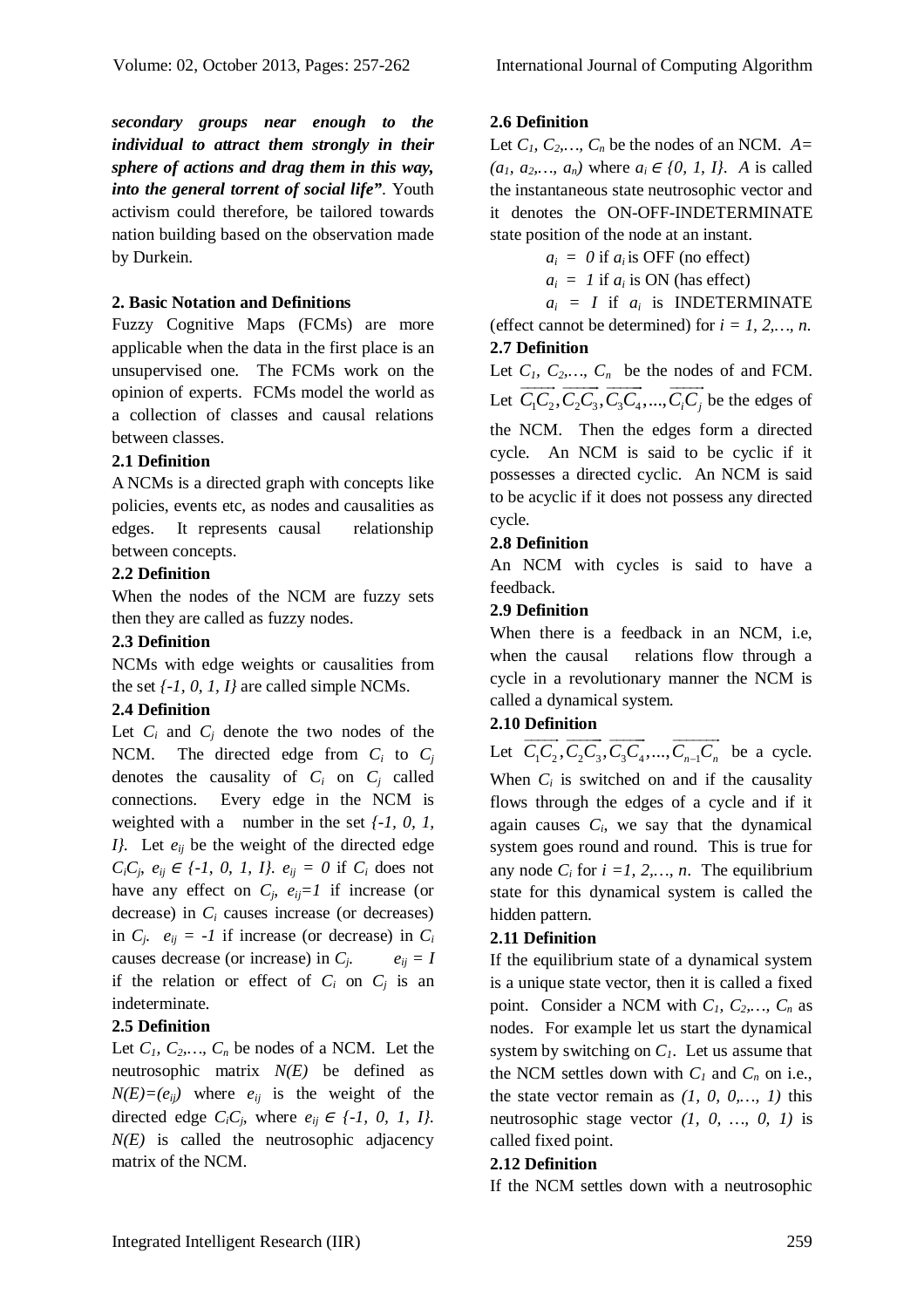state vector repeating in the form  $A_1 \rightarrow A_2 \rightarrow \dots \rightarrow A_i \rightarrow A_1$  then this equilibrium is called a limit cycle of the NCM.

## **2.13 Definition**

Finite number of NCMs can be combined together to produce the point effect of all the NCMs. If  $N(E_1)$ ,  $N(E_2)$ ,  $N(E_p)$  be the neutrosophic adjacency matrices of a NCM with nodes  $C_1$ ,  $C_2$ ,  $C_n$ , then the combined NCM is got by adding all the neutrosophic adjacency matrices  $N(E_1), N(E_2), ..., N(E_n)$ . We denote the combined NCMs adjacency neutrosophic matrix by  $N(E)$  $N(E_1) + N(E_2) + ... + N(E_p)$ .

# **3. Method of determining the hidden pattern**

Let  $C_1$ ,  $C_2$ ,  $C_n$  be the nodes of an NCM, with feedback, Let *E* be the associated adjacency matrix. Let us find the hidden pattern when  $C<sub>l</sub>$  is switched on when an input is given as the vector  $A_1 = (1, 0, \dots, 0)$ , the data should pass through the neutrosophic matrix  $N(E)$ . This is done by multiplying  $A<sub>1</sub>$  by the matrix *N(E)*. Let  $A_1N(E) = (a_1, a_2,..., a_n)$  with the threshold operation that is by replacing *a<sup>i</sup>* by *1* if  $a_i > k$  and  $a_i$  by *0* if  $a_i < k$  (  $k - a$  is a suitable positive integer) and  $a_i$  by *I* if  $a_i$  is not integer. We update the resulting concept; the concept  $C<sub>1</sub>$  is included in the updated vector by making the first coordinate as *1* in the resulting vector. Suppose  $A_1N(E) \rightarrow A_2$  then consider  $A_2N(E)$  and repeat the same procedure. This procedure is repeated till we get a limit cycle or a fixed point.

## **3.1 Features or Characteristics of Youth**

Youth exhibits certain features that the peculiar to their age bracket. These characteristics are paramount to this study in order to know why youths do certain things and behave in a particular way. Although, the ones given below are not exhaustive, however, they constitute an eye opener to their frame of mind or more appropriately their psychology.

- 1. Youthful Exuberance
- 2. Ambitious/Self Actualization
- 3. Energy, Vigour and Agility
- 4. Commitment
- 5. Desire to be Recognized and be Popular
- 6. Social Activism
- 7. Emotion
- 8. Youth Driven Activism
- 9. Less Social Responsibility
- 10.Youth-Led Community Organizations.

We just use the basic concept of NCM in our analysis of psychological, socio economic problem of characters of youth & youth activism. To make the reader compare and comprehend the effect of NCM in the place of FCM, we first analyzed using the experts opinion giving them a possibility namely it is not essential to relate or not relate two concepts/nodes and they can also use the symbol *I* to denote that they are not able to determine any form of relation between a pair of nodes i.e., at that time the relation between the nodes in an indeterminate.

According to the expert, what he spelt out the attributes are now asked to give the opinion suggesting that he has the opinion to state his inability to associate two concept of nodes such things will be denoted by the letter *I* meaning the relation is an indeterminate.

Thus we have formed the Neutrosophic directed graph which is given by the experts.



Fig. 1

Let the corresponding Neutrosophic connection matrix of the Neutrosophic directed graph is given by N(E).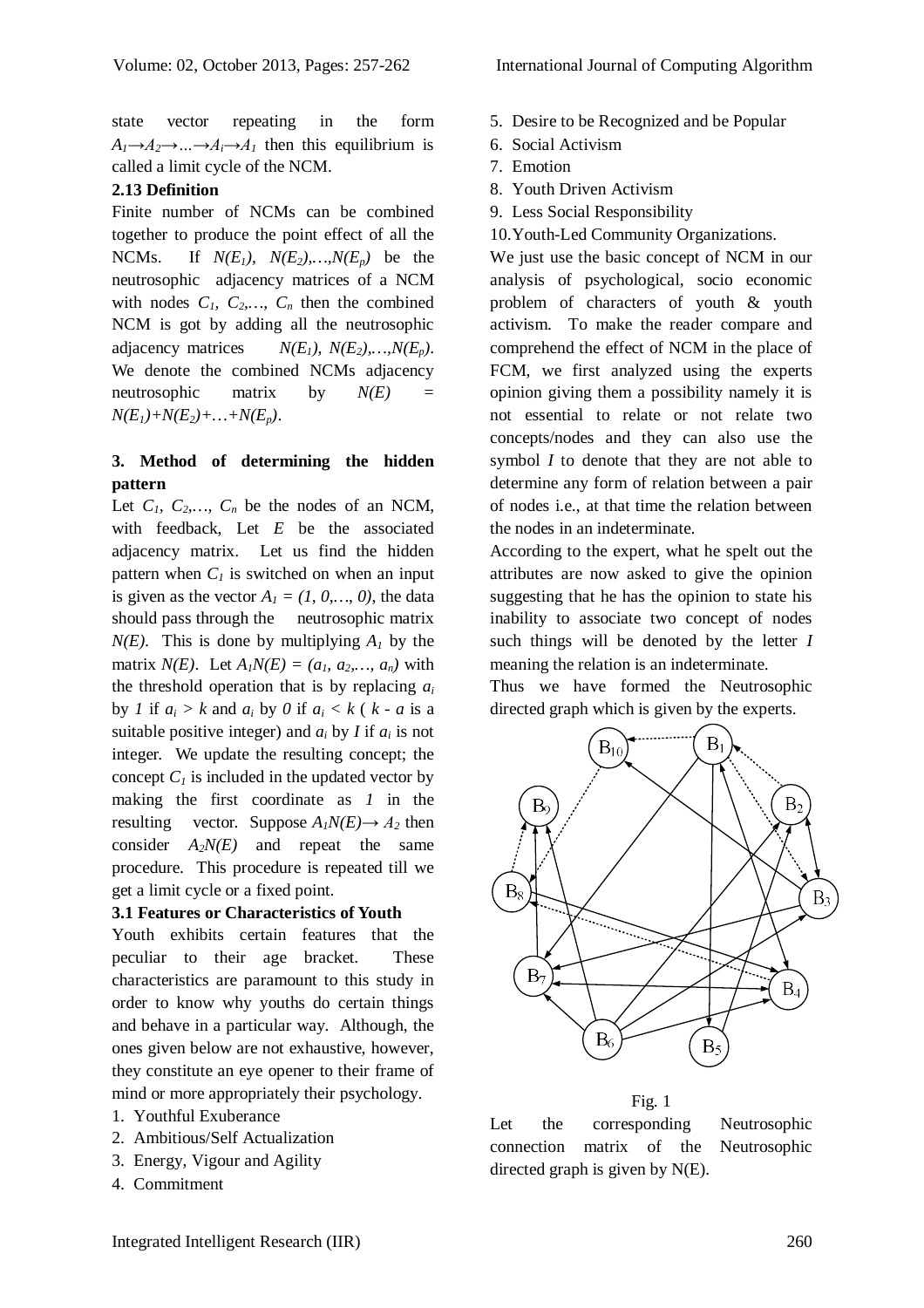$B_1 B_2 B_3 B_4 B_5 B_6 B_7 B_8 B_9 B_{10}$ 

| $B_1 \begin{bmatrix} 0 & 0 & I & 1 & 1 & 0 & 1 & 0 & 0 & I \end{bmatrix}$<br>$B_2   I \t0 \t0 \t0 \t0 \t1 \t0 \t0 \t0 \t0$ |
|----------------------------------------------------------------------------------------------------------------------------|
|                                                                                                                            |
|                                                                                                                            |
| $B_3$ 0 1 0 0 0 0 1 0 0 1                                                                                                  |
| $B_4$ 1 0 0 0 0 0 1 0 0 1                                                                                                  |
|                                                                                                                            |
|                                                                                                                            |
| $B_7$ 0 0 0 1 0 0 0 0 1 0                                                                                                  |
| $B_8$   0 0 0 1 0 0 0 0 1 0                                                                                                |
| $B_9$   0 0 0 0 0 0 0 0 0 0 0                                                                                              |
|                                                                                                                            |
|                                                                                                                            |

Let  $R = (0 1 0 0 0 0 0 0 0 0)$  be Neutrosophic state vector in which only the node  $A_2$ , i.e., the types of ambitious/Self Actualization is in on state and all other nodes are in the off state. R is passed into the above Neutrosophic connection matrix N(E)

 $RN(E) \rightarrow (I 1 0 0 0 1 0 0 0 0) = R_I$ 

 $R_1N(E) \rightarrow (1\ 1\ 1\ 1\ 1\ 1\ 1\ 0\ 1\ 1) = R_2$ 

 $R_2N(E) \rightarrow (1\ 1\ 1\ 1\ 1\ 1\ 0\ 1\ 1) = R_3$ 

 $R_3N(E) \rightarrow (1 \ 1 \ 1 \ 1 \ 1 \ 1 \ 0 \ 1 \ 1) = R_4 = R_3$ 

Here the symbol  $\rightarrow$  denotes that at every stage the resultant vector has been updated and threshold.

When we consider the attribute ambitious/Self Actualization is in the ON state all other states are Youthful Exuberance, Energy, Vigour and Agility, Commitment, Desire to be Recognized and be Popular, Social Activism, Less Social Responsibility, Youth-Led Community Organizations are ON except the attribute Youth Driven Activism.

Now Let us consider the state vector S = (0 0 0 0 0 1 0 0 0 0) i.e., Social activism is in the ON state and all other vectors are in the OFF state. To study the effect of S on the Neutrosophic dynamical system N(E).

 $SN(E) \rightarrow (0\ 1\ 1\ 1\ 0\ 0\ 1\ 0\ 0\ 0) = S_I$ 

 $S_1N(E) \rightarrow (1\ 1\ 1\ 1\ 0\ 1\ 1\ 0\ 0\ 1) = S_2$ 

 $S_2N(E) \rightarrow (1\ 1\ 1\ 1\ 1\ 1\ 0\ 0\ 1) = S_3$ 

 $S_3N(E) \rightarrow (1\ 1\ 1\ 1\ 1\ 1\ 1\ 0\ 1) = S_4$ 

 $S_4N(E) \rightarrow (1\ 1\ 1\ 1\ 1\ 1\ 1\ 0\ 1) = S_5 = S_4$ 

 $S_4$  is a fixed point. Thus the hidden pattern of the Neutrosophic dynamical system is a fixed

point, the attribute Social Action makes all the states are ON except A<sub>8</sub>. i.e., attribute Social Activism is ON, Youthful Exuberance, Ambitious/Self Actualization, Energy, Vigour and Agility, Commitment, Desire to be Recognized and be Popular, Youth-Led Community Organizations are ON except Youth Driven Activism, there is some in determinant between Social Activism and Youth Driven Activism.

# **4.Conclusion**

We analyzed that, the Contribution of youth activism to the nation building using NCMs, based on that we derived the following recommendations.

 Youth are vital resources of a nation; hence efforts should be geared towards tapping them in order to guard against it being used for destructive purpose.

• Nation should ensure that rules of laws are facilitated, respected and followed.

• Special attention should be paid to mentoring in the training of youth since they are always looking for role models.

• Youth activism is nothing but the peaceful co-existence, moral and spiritual training, social integration, health and physical fitness as well as those geared towards leadership skills and nation building should not only be encouraged but equally facilitated.

• Youths should be properly engaged in order to dissipate their energy for the greater glory of their society and humanity as a whole.

• Parents, teachers and governments should provide avenues for youths to develop their latent potentials.

 They should be given civic education or training.

 The institution of family should be rejuvenated and repositioned to play its vital role in the society.

# **References**

[1] A.Victor Devadoss, M.Clement Joe Anand, "A Solution to Control Suicide in the Domestic Violence using Combined Disjoint